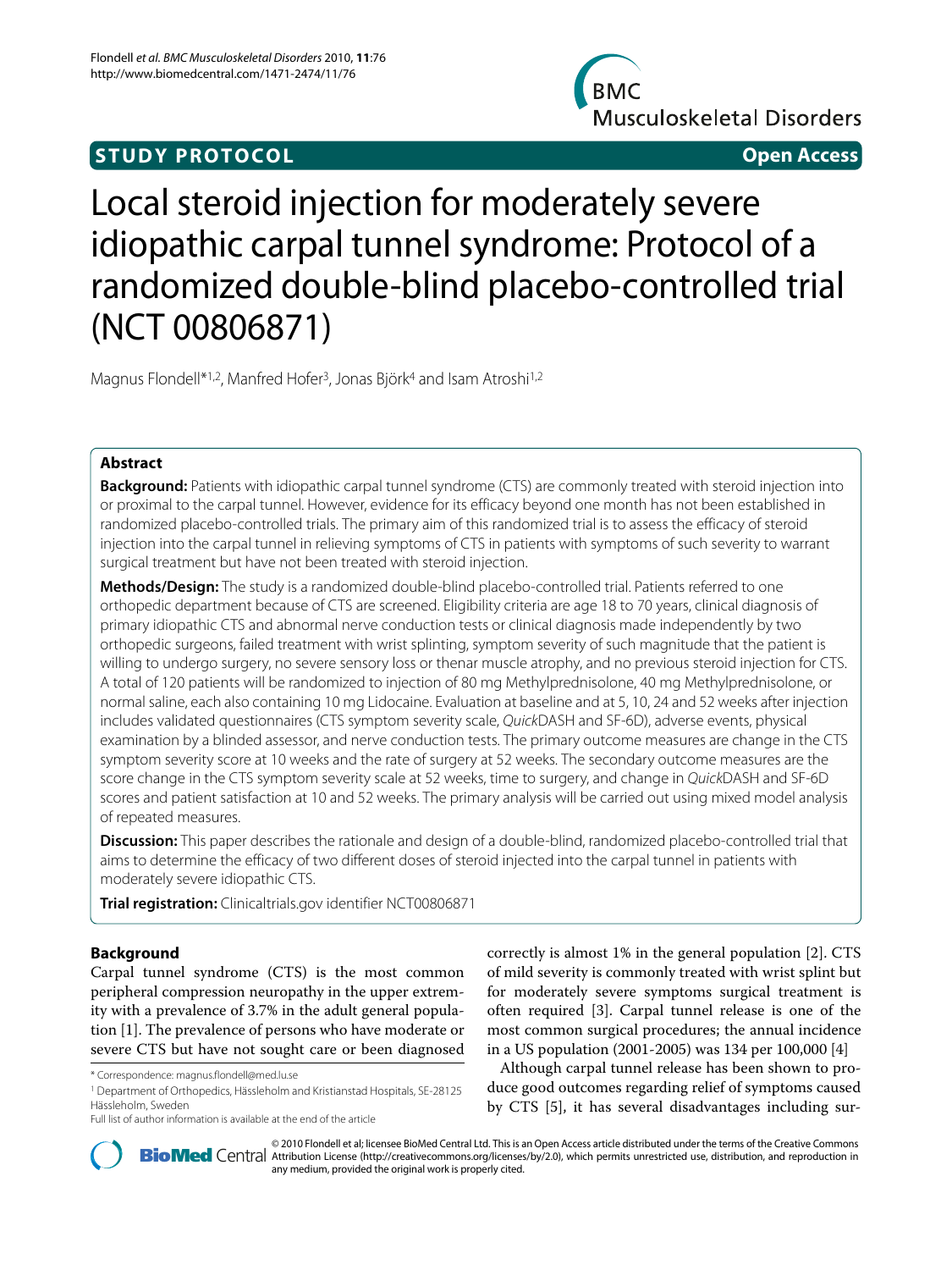gery-related pain and hand weakness [\[6](#page-6-5)]. These are common problems and may last several months after surgery. Other less common complications include wound infection, chronic regional pain syndrome, and nerve injuries [[7,](#page-6-6)[8\]](#page-6-7). In addition, surgery is associated with direct costs as well as indirect costs related to work absence after surgery because the majority of patients require sick leave for a varying length of time depending on the degree of postoperative morbidity and the type of work [[9\]](#page-6-8). The median time of work absence has been 4 weeks in several studies, with a proportion of patients having long-term work disability [[9\]](#page-6-8). The economic impact of work absence following surgery for CTS can be substantial both for the patients and the society. Consequently avoiding sick leave would be an important advantage for nonsurgical treatment.

Although many alternatives to surgery have been proposed there is little evidence to support the efficacy of most of these treatments [\[10](#page-6-9)]. Steroid injection into or proximal to the carpal tunnel is widely practiced in the treatment of patients with idiopathic CTS particularly in the United States [\[11](#page-6-10)]. However, the evidence for its efficacy beyond one month has not been established in placebo-controlled trials. In a recent Cochrane review of local corticosteroid injection for CTS, the authors concluded that there was evidence supporting clinical improvement at one month compared to placebo but no significant improvement after 8 weeks compared to nonsteroidal anti-inflammatory drugs or wrist splint [\[12](#page-6-11)]. None of the studies reviewed involved a double-blind comparison with a follow-up of more than one month.

Because of the strong evidence supporting the efficacy of surgery, randomized studies that compared steroid injections with surgery may provide indirect measure of the efficacy of steroid injection. One such study of 163 wrists comparing surgery with steroid injection (84% received 2 injections within 2 weeks) reported similar effects up to 1 year but outcomes were not assessed with validated CTS-specific measures and it did not compare the full effect size of surgery with that of steroid injection as the primary outcome but rather the proportion of patients in each group that achieved modest improvement [[13\]](#page-6-12). Previous studies comparing steroid injection with surgery have not specifically involved patients whose CTS was of such severity that surgery was clearly indicated. Obviously, if the study population includes many patients with less severe CTS the comparison may be biased. Because the main effects of treatment are improvements in symptoms and in hand function it is important that these outcomes be evaluated with reliable and valid measures [[14](#page-6-13),[15](#page-6-14)]. The use of steroid injection as a routine treatment in patients with CTS would incur

costs and, if ineffective, would prolong patients' disability and delay surgery that usually results in rapid symptom improvement.

In patients with CTS secondary to rheumatoid arthritis the use of steroid injection is based on the assumption that flexor tenosynovitis is the causative factor. This is probably the theoretical basis for using steroid injection even in idiopathic CTS although no such etiological relationship has been established. To our knowledge, the efficacy of local steroid injection in CTS has not been investigated in randomized trials with regard to the possible presence of a dose-response relationship.

There is currently no evidence to support the efficacy of carpal tunnel steroid injection in relieving symptoms of idiopathic CTS for up to 1 year as measured with validated CTS-specific symptom measures and no evidence of possible dose-response relationship.

# **Methods/Design**

#### **Design**

The trial is a prospective randomized double-blind placebo-controlled dose-response clinical trial comparing injection of 40 mg Methylprednisolone, 80 mg Methylprednisolone or placebo into the carpal tunnel in patients with moderately severe idiopathic CTS not previously treated with steroid injection.

# **Inclusion Criteria**

The inclusion criteria (Table 1) are primary, idiopathic CTS, age 18 to 70 years, either gender, symptoms of classic or probable CTS according to the diagnostic criteria in the Katz hand diagram [\[16](#page-6-15)], symptom duration of at least 3 months, inadequate response to wrist splint, nerve conduction tests showing median neuropathy at the wrist and no other abnormalities or, in the presence of normal nerve conduction test results, two orthopedic surgeons independently diagnose the patient with CTS, and symptom severity of such magnitude that the patient is willing to undergo surgery.

#### **Exclusion Criteria**

The exclusion criteria are previous steroid injection for CTS in the same wrist, severe sensory loss (two-point discrimination exceeding 8 mm), thenar atrophy, inflammatory joint disease, diabetes mellitus, vibration-induced neuropathy, polyneuropathy, pregnancy, trauma to the affected hand in the previous year, previous surgery for CTS in the affected hand, surgery for CTS in the contralateral hand within the past 2 months, inability to respond to questionnaires (e.g., because of language difficulty or cognitive impairment), severe medical illness, and known abuse of drugs or alcohol.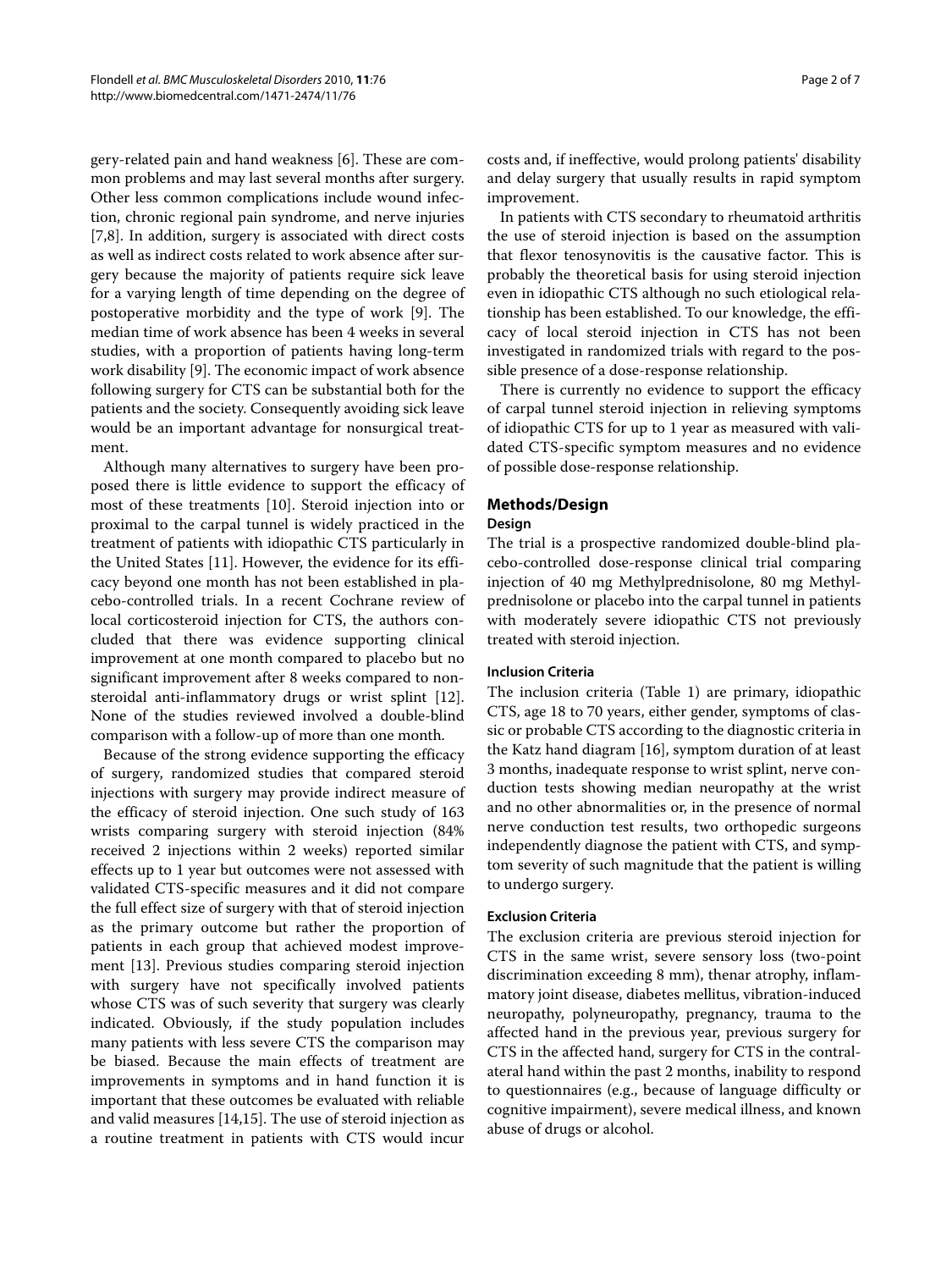#### **Table 1: Eligibility criteria**

| <b>Inclusion criteria</b>                                                                         | <b>Exclusion criteria</b>                                         |  |  |  |
|---------------------------------------------------------------------------------------------------|-------------------------------------------------------------------|--|--|--|
| Primary, idiopathic CTS                                                                           | Previous steroid injection in<br>same wrist                       |  |  |  |
| Age 18-70 years                                                                                   | Inflammatory joint disease                                        |  |  |  |
| Either gender                                                                                     | Diabetes mellitus                                                 |  |  |  |
| Classic or probable CTS<br>according to the diagnostic<br>criteria in the Katz hand<br>diagram    | Polyneuropathy                                                    |  |  |  |
| Symptom duration of at least<br>3 months                                                          | Vibration induced<br>neuropathy                                   |  |  |  |
| Inadequate response to wrist<br>splint                                                            | Pregnancy                                                         |  |  |  |
| Abnormal nerve conduction<br>tests or, if normal, CTS<br>diagnosed independently by<br>2 surgeons | Trauma to affected hand in<br>preceding year                      |  |  |  |
| Patient willing to undergo<br>surgery                                                             | Previous surgery for CTS on<br>affected hand                      |  |  |  |
|                                                                                                   | Surgery for CTS on<br>contralateral hand in<br>preceding 2 months |  |  |  |
|                                                                                                   | Inability to respond to<br>questionnaires                         |  |  |  |
|                                                                                                   | Severe sensory loss (two-<br>point discrimination >8 mm)          |  |  |  |
|                                                                                                   | Thenar atrophy                                                    |  |  |  |
|                                                                                                   | Severe medical illness                                            |  |  |  |
|                                                                                                   | Drug or alcohol abuse                                             |  |  |  |

#### **Recruitment**

Patients referred by primary care physicians to one orthopedic department (Hässleholm and Kristianstad Hospitals) are examined by trial investigators (orthopedic surgeons) at the outpatient clinic and screened for eligibility. Those with a clinical diagnosis of CTS who have failed treatment with wrist splint and whose symptom severity is judged to warrant surgery are offered to be put on the waiting list for carpal tunnel release. Patients who are willing to undergo surgery are put on the waiting list, which means a waiting time of approximately 3 months. The trial investigator explains the aims, advantages and disadvantages of the trial to eligible patients at the orthopedic department's outpatient clinic. Patients who give informed consent will be allocated to one of the three trial groups. Recruited patients are assigned to a treatment group at the outpatient clinic according to a computer-generated randomization list. Immediately following the allocation the patients will receive the assigned treatment. In patients with bilateral symptoms the most symptomatic hand (as reported by the patient) will be included and in case both hands are equally symptomatic the dominant hand will be included. Patients will not be allowed to enter the trial more than once.

Recruitment to the trial according to the plan described above is believed to ensure the inclusion of a representative sample from the patient population residing in the catchment area. All patients are asked for informed consent before any study procedure is performed. The patients will be recorded in a screening/inclusion/randomization list.

# **Ethics**

This trial has been approved by the Ethics Committee at the Faculty of Medicine, Lund University (Nr 119-2008) and the Swedish Medical Products Agency (EU 2008- 001871-31). The trial will be conducted in full compliance with the Helsinki Declaration.

#### **Randomization**

A computer-generated randomization list of 120 items in blocks of variable sizes (unknown to the investigators involved in recruiting patients) is prepared by the statistician. Based on the list sequentially numbered sealed opaque envelopes containing cards with group assignments are prepared. These sealed envelopes marked with the patients' sequential numbers are kept at the orthopedic department's outpatient clinic. When a patient is enrolled and written informed consent obtained, the nurse opens the envelope with the lowest number and prepares the injection according to the card and then sign date, name and sequential number on the medication list. The nurse preparing the drug is responsible for putting the card in a new envelope marked with the sequential number. This card will be kept in a box with the study medication. As backup, a sealed envelope with the randomization database is kept, together with the study drugs, in the locked area reserved for drugs at the outpatient department. In case the blinding needs to be broken for a patient, the nurse will open the envelope and extract the information for that patient. The envelope will be signed with name and date and given to a monitor.

#### **Interventions**

Group A: 1 ml 40 mg Methylprednisolone (Depomedrol  $40 \text{ mg/ml}$  + 1 ml 10 mg Lidocaine (Xylocain 10 mg/ml) + 1 ml saline (NaCl Bayer)

Group B: 2 ml 80 mg Methylprednisolone (Depomedrol 40 mg/ml) + 1 ml 10 mg Lidocaine (Xylocain 10 mg/ml)

Group C: 1 ml 10 mg Lidocaine (Xylocain 10 mg/ml) + 2 ml saline (NaCl Bayer)

The mixture of drugs is prepared by the nurse in the outpatient orthopedic department. This mixture of drugs is standard procedure for Methylprednisolone injection and all nurses have experience in performing this task. The drugs will be injected subfascially in the soft tissue of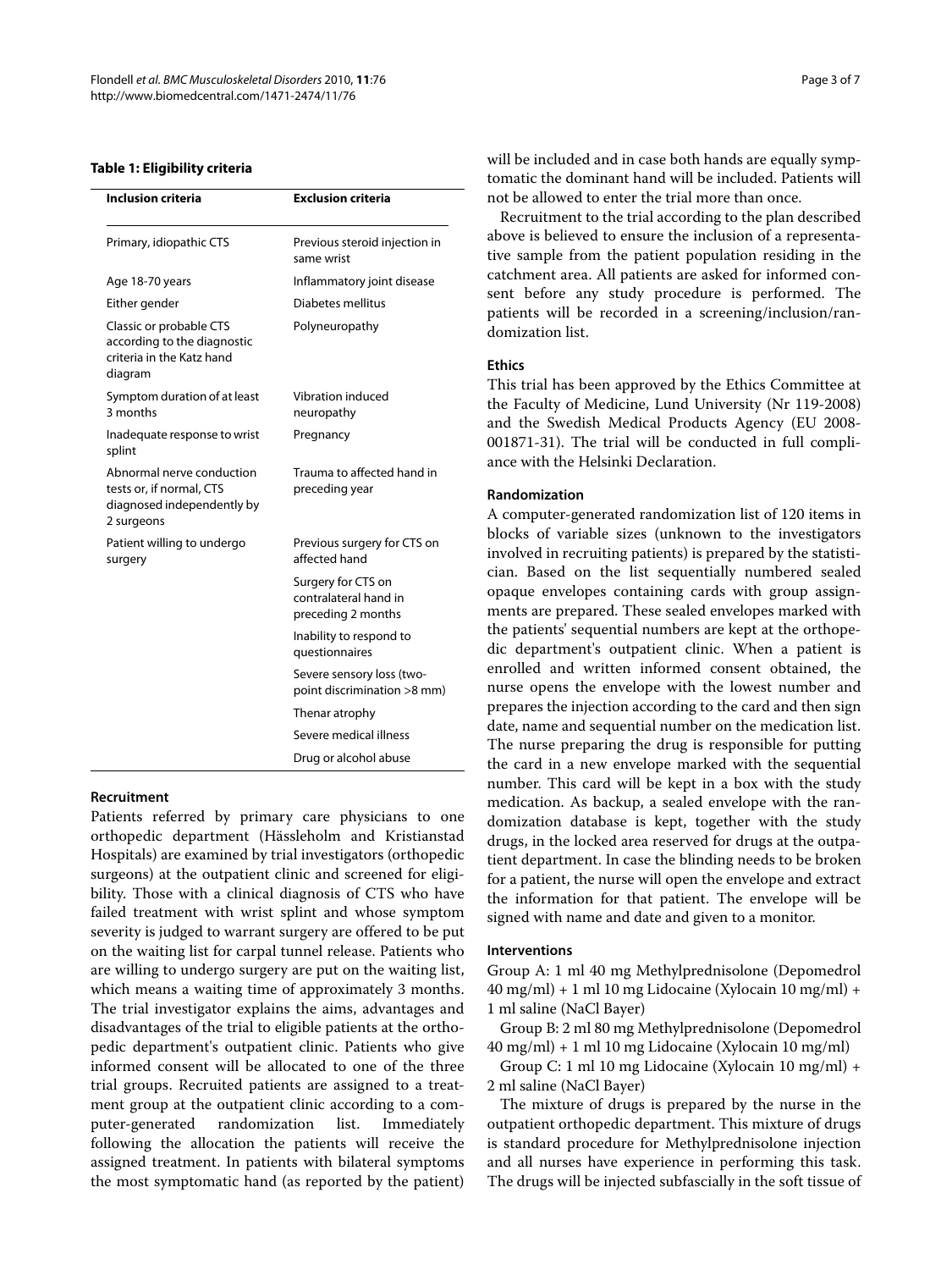the carpal canal once by the investigator at baseline according to a previously described injection technique [[17\]](#page-6-16). After injection, patients are instructed to use their hands normally as tolerated; no instructions are given regarding specific activity modifications or splint use.

#### **Evaluations**

At baseline and the last follow-up (Table 2) median nerve conduction testing of both hands is performed. The measurements include median nerve motor distal latency and sensory conduction velocity across the carpal tunnel, median nerve index finger-wrist sensory latency, or ring finger-wrist median-ulnar sensory latency difference.

At baseline and at three follow-up occasions a physical examination is performed by the same physical therapist with extensive experience in hand therapy. Semmes-Weinstein monofilament and two-point discrimination tests of sensation are performed on the radial and ulnar aspects of each finger; two-point discrimination testing starts with a distance of 4 mm that is successively increased by 2 mm until the correct tactile discrimination is recorded. Grip strength and 3-point pinch strength are measured with the Baseline dynamometer and pinch gauge (Chattanooga Group, Hixson, Tennessee, USA), respectively (three trials for each hand). Before examination, the patients are instructed not to discuss their treat-

ment with the assessor and will have their palms covered with a dressing to conceal possible scar after carpal tunnel release. The assessor is thus blinded to whether the patient had or had not undergone surgery after the injection. At the 10-week examination the success of blinding is evaluated by asking the examiner and patient to record whether they think the patient had received active treatment. After the 52-week physical examination the patient will proceed to nerve conduction testing keeping the same palm dressing so that the examiner also will be blinded.

## **Follow-up**

At the *Baseline* visit, demographics, earlier and ongoing disease, and concomitant medication are recorded. The baseline data include weight, height, and smoking and employment status. The patient completes a questionnaire that includes demographic data, the CTS symptoms severity scale, the 11-item disabilities of the arm, shoulder and hand (*Quick*DASH) questionnaire, and the SF-6D. A physical examination is performed.

At *5 weeks* after injection a telephone interview is conducted by the investigator and the patient is asked to complete the CTS symptoms severity scale and concomitant medication and adverse events (AEs) will be recorded.

|                                                    | Pre-screen   | <b>Baseline</b> | 5 wk +5 d | 10 wk $\pm$ 7 d | $12$ wkt $\pm$ 7 d | $24$ wk $\pm$ 7 d | 52 wk $\pm$ 7 d    |
|----------------------------------------------------|--------------|-----------------|-----------|-----------------|--------------------|-------------------|--------------------|
| Diagnosis,<br>inclusion &<br>exclusion<br>criteria | $\mathsf{X}$ |                 |           |                 |                    |                   |                    |
| Demographics                                       |              | X               |           |                 |                    |                   |                    |
| Randomization                                      |              | X               |           |                 |                    |                   |                    |
| Physical<br>examination*                           |              | X               |           | X               |                    | X                 | X                  |
| Nerve<br>conduction<br>testing                     |              | $\mathsf X$     |           |                 |                    |                   | Χ                  |
| Outcome<br>questionnaires                          |              | $\pmb{\times}$  | X         | X               |                    | X                 | $\pmb{\mathsf{X}}$ |
| Rate of surgery                                    |              |                 |           |                 | X                  | X                 | X                  |
| Sick-leave<br>report                               |              | X               | X         | Χ               |                    | X                 | X                  |
| Adverse events                                     |              | X               | X         | X               |                    | X                 |                    |
| Study<br>medication                                |              | X               |           |                 |                    |                   |                    |
| Concomitant<br>medication                          |              | X               | X         | X               |                    | X                 |                    |

\*Two-point discrimination, monofilament test, grip and pinch strength

†Surgery in participants choosing to have surgery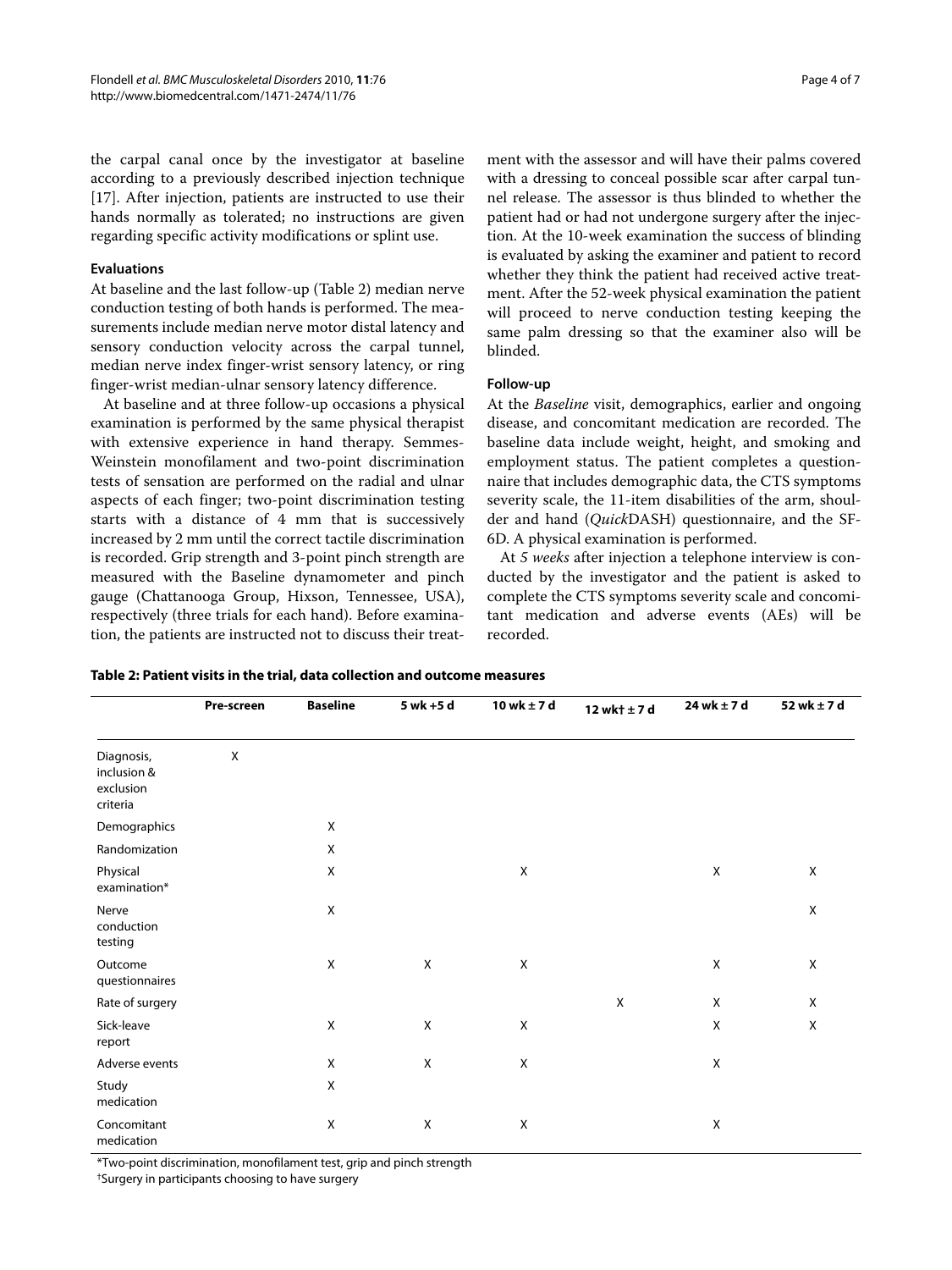At *10 weeks* after injection the patient is examined by the physical therapist. The investigator asks the patient whether she/he wants to proceed with surgery as planned at 12 weeks after injection or whether the patient has experienced adequate symptom relief that she/he wants to continue follow-up and not have the planned surgery at this stage. An evaluation similar to the baseline evaluation is performed and the indication for surgery is recorded. The patient completes the CTS symptoms severity scale. Concomitant medication and AEs are recorded. Possible use of a wrist splint since the injection and its frequency is recorded.

At 12 weeks the patient who had chosen to have surgery is operated on as scheduled.

At *24 weeks* after injection the patient is examined and asked to complete a questionnaire including the CTS symptoms severity scale, *Quick*DASH, and the SF-6D as well as to rate satisfaction with the treatment on a visual analog scale from 0 (very dissatisfied) to 100 (completely satisfied). Concomitant medication and AEs are recorded.

At *52 weeks* after injection the patient is asked to attend a physical examination and nerve conduction tests and complete the questionnaires.

#### **Outcome Measures**

The CTS symptoms severity scale is a validated 11-item questionnaire that mainly inquires about severity, frequency and duration of night and daytime pain and numbness or tingling [[14,](#page-6-13)[15\]](#page-6-14). The CTS score ranges from 1 (no symptoms) to 5 (most severe symptoms). The *Quick*DASH is a validated 11-item questionnaire that mainly inquires about difficulties in performing daily activities, yielding a score from 0 (no disability) to 100 (worst possible disability) [[18\]](#page-6-17). The SF-6D is a validated health utility measure that is used to compare cost-effectiveness of different treatments and the value ranges from -0.11 (worst health) to 1.0 (perfect health) [[19\]](#page-6-18). All AEs are recorded during 24 weeks. Duration of sick leave for employed patients is recorded.

#### **Blinding**

The nurse at the outpatient clinic prepares the medication with a label covering the syringe. The injection will then be administered to the patient by the investigator. The placebo is clear and Methylprednisolone is a white suspension. In subfascial injections such as in the carpal canal leakage from the injection canal is small. The investigator administering the injection presses a medical dressing over the puncture site while withdrawing the needle; this will conceal the color in case of leakage. The decision whether or not to have surgery is done by the patient at 10 weeks and the patients are instructed to make that choice based on their symptoms and functional status at that time. At the 24-week and 52-week patient visits the palm is covered by a bandage with a dressing to blind the examining physical therapist as to whether the patient had undergone surgery after the injection. All follow-up evaluations are done by a physical therapist blinded to the group assignment.

# **Sample Size**

Based on previous studies of surgical outcome in patients with idiopathic CTS the mean improvement in the CTS symptom severity scale at 12 weeks after surgery is about 1.6 (on the 1 to 5 point scale). A mean improvement of less than 0.8 in the CTS symptom severity score cannot warrant recommending steroid injection as an effective alternative treatment. With 90% statistical power, 5% significance level, and two-sided statistical tests, and assuming a standard deviation of 1.0 for the CTS symptom severity score the study can detect a true difference of at least 0.8 point on the CTS symptom severity score between an intervention group and the placebo group when 102 patients have been randomized. The aim will be to enroll 120 patients in the study to account for potential incomplete follow-ups.

## **Primary endpoint**

1. The CTS symptom severity score change at 10 weeks after treatment:

- 1) 80 mg Methylprednisolone vs. placebo
- 2) 40 mg Methylprednisolone vs. placebo
- 3) 80 mg Methylprednisolone vs. 40 mg Methylprednisolone

2. The rate of surgery at (in rank order) 52 weeks, 24 weeks, and 12 weeks after treatment:

1) 80 mg Methylprednisolone vs. placebo

2) 40 mg Methylprednisolone vs. placebo

3) 80 mg Methylprednisolone vs. 40 mg Methylprednisolone

#### **Secondary endpoint**

1. The CTS symptom severity score change at 52 weeks 2. Time to surgery

3. The *Quick*DASH score at 10 weeks and 52 weeks

4. The SF-6D score at 10 weeks and 52 weeks

5. Patient satisfaction with treatment at 10 weeks and 52 weeks

6. Duration of sick leave at 52 weeks (for employed patients)

# **Statistical Analysis**

All patients who have been randomized and have received an injection will be included in the statistical evaluation. Statistical tests will be performed and reported according to the intention-to-treat principle. Data will be presented as mean and standard deviation or median and range, as appropriate, for continuous vari-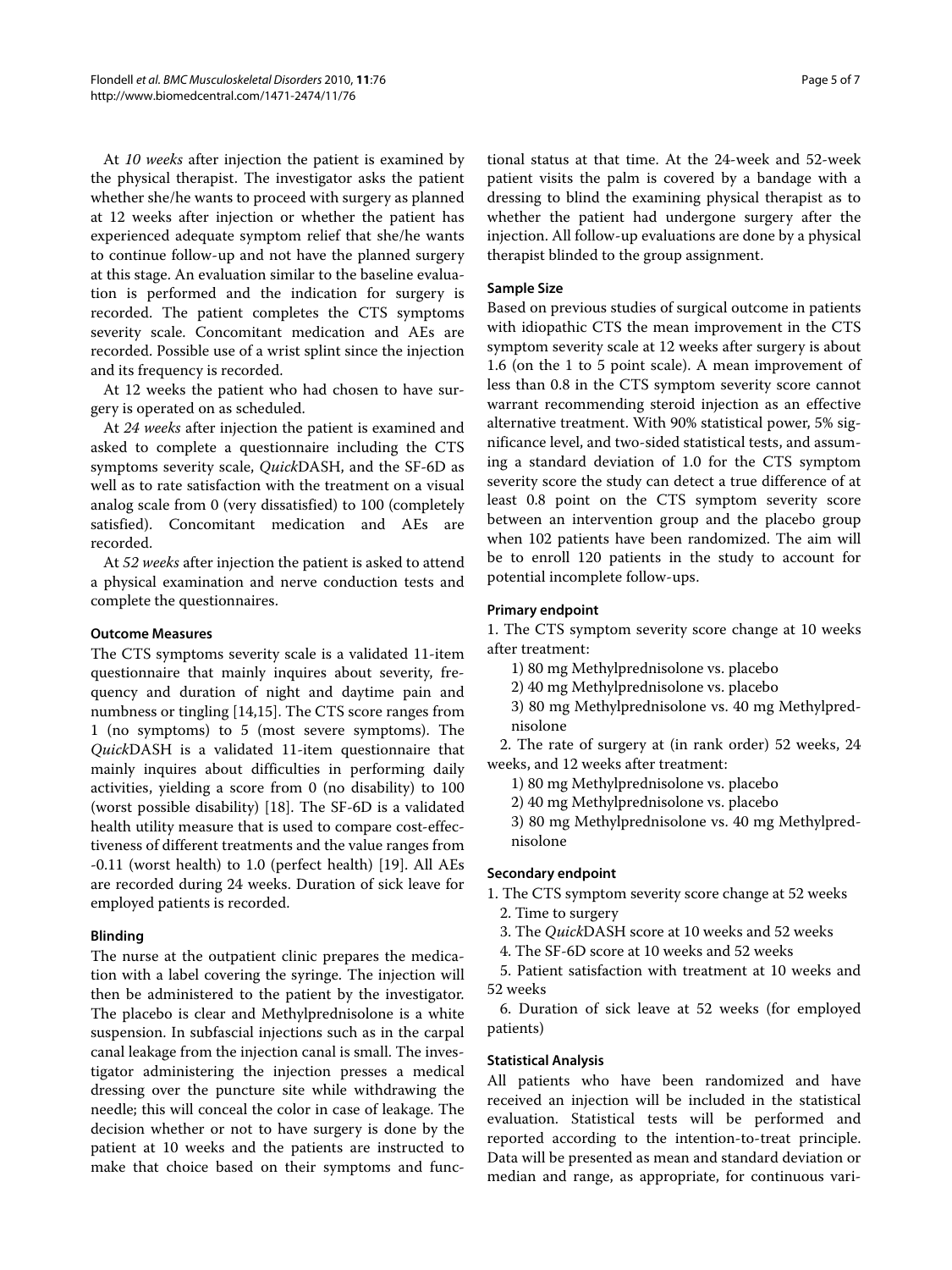ables and as numbers and proportions for categorical variables. The primary analysis of the CTS symptom severity score at 10 weeks will be performed using a mixed model analysis of repeated measures (baseline, 5 weeks, 10 weeks) with treatment effect (placebo or Methylprednisolone) and time as fixed factors in a first step and with the interaction term of treatment and time in second step. The results will be presented as differences in mean score change over time (baseline to 10 weeks) and 95% confidence intervals. The secondary analysis of the symptom severity score will be done using a mixed model with treatment (placebo or Methylprednisolone) as a random factor and time (baseline, 5 weeks, 10 weeks, 24 weeks, 52 weeks) as fixed factor and surgery as covariate; first step without interaction terms and second step with two-way interaction of treatment and time. The results will be presented as differences in mean score change over time and 95% confidence intervals.

The primary analysis of rate of surgery will be done using Fisher's exact test (univariate) and logistic regression (multivariate) with adjustment for baseline variables. The issue of multiplicity is addressed by performing the analysis in the following priority; 52 weeks, 24 weeks, and 12 weeks. The results will be presented as differences in the rate of surgery between the groups (Methylprednisolone compared with placebo) and as adjusted odds ratio (and 95% confidence interval) of having surgery at each time point. The possible dose-response relationship with higher effect of high dose will be explored by prioritizing group comparisons. We will conduct the following predefined subgroup analyses; symptom duration (12 months or shorter versus more than 12 months), symptom severity (baseline symptom severity score below 3.0 versus 3.0 or higher), and median nerve conduction abnormality (moderate or severe versus mild or normal).

Analysis of the secondary end-points will be done with mixed models adjusting for baseline variables. We will also calculate the effect size for the symptom and function scales [[20\]](#page-6-19). The AEs will be reported in table form and stratified in 4 groups according to severity; statistical comparison will be done when appropriate. When at least 60 patients have completed the 24-week visit the frequency of SAEs and of AEs with persistent symptoms will be calculated and the results will be reported and discussed with the Swedish Medical Products Agency.

# **Discussion**

In this double-blind placebo-controlled randomized trial of patients with moderately severe idiopathic CTS we intend to investigate the medium-term efficacy of steroid injection into the carpal tunnel and the possible presence of a dose-response relationship first at 10 weeks but also at 24 weeks and 52 weeks. The strength of this trial is that it will be performed at one orthopedic department to which the vast majority of patients with CTS from the study region are referred. In addition, steroid injection is rarely used as a treatment for primary idiopathic CTS by primary care physicians who usually treat patients with CTS in the study region before referring them to the orthopedic department.

A potential factor that may influence the results is that all patients are given the choice to have surgery at 12 weeks if their symptoms have not improved adequately. Before inclusion in the trial all the patients have unsuccessfully undergone treatment with wrist splinting and have symptoms of such severity that warranted referral to the orthopedic department. Because surgery is the only remaining treatment option with a strong evidence of efficacy there is no ethically acceptable alternative to offering surgery after 12 weeks. This trial will not answer the question of whether steroid injection is effective in patients with CTS that failed wrist splinting but the severity of which is judged by the patient as mild and not warranting surgery or in patients declining surgery for other reasons. The use of the standardized CTS symptom severity scale in the trial will show the severity spectrum of CTS in the study population. Another factor is the potential multiplicity of the analyses but this is addressed by providing a rank order with which the analyses will be carried out.

Our goal is to determine the efficacy of two different doses of local steroid injection in the treatment of moderately severe CTS, taking into account the natural course of CTS and the placebo effect of injection. During the first 24 weeks the safety of steroid injection in the carpal tunnel will also be evaluated in comparison with placebo. The results will also be useful to predict the effect of treatment with steroid injection related to severity of CTS. Information on possible relationship between dosage and duration of effect also will be provided by this study.

#### **Competing interests**

The authors declare that they have no competing interests.

#### **Authors' contributions**

MF and IA drafted the manuscript. MF wrote the original protocol with guidance and revision by IA, secured funding together with IA and will be responsible for subject recruitment and treatment during the trial and the overall management of the trial. IA designed the study, guided the development of the study protocol and secured funding. MH participated in the planning and conduction of the study. JB was involved in developing the statistical layout of the study. All authors have contributed to and approved the final version of this manuscript.

#### **Acknowledgements**

We thank Solveig Wenneholm, clinical study coordinator, and Håkan Lindqvist, statistician, both at Region Skåne Competence Center, and Pia Gunnarsson, study nurse, Maria Jörheim, MD, and Hjörtur Hjartarsson, MD, at the Department of Orthopedics Hässleholm and Kristianstad Hospitals.